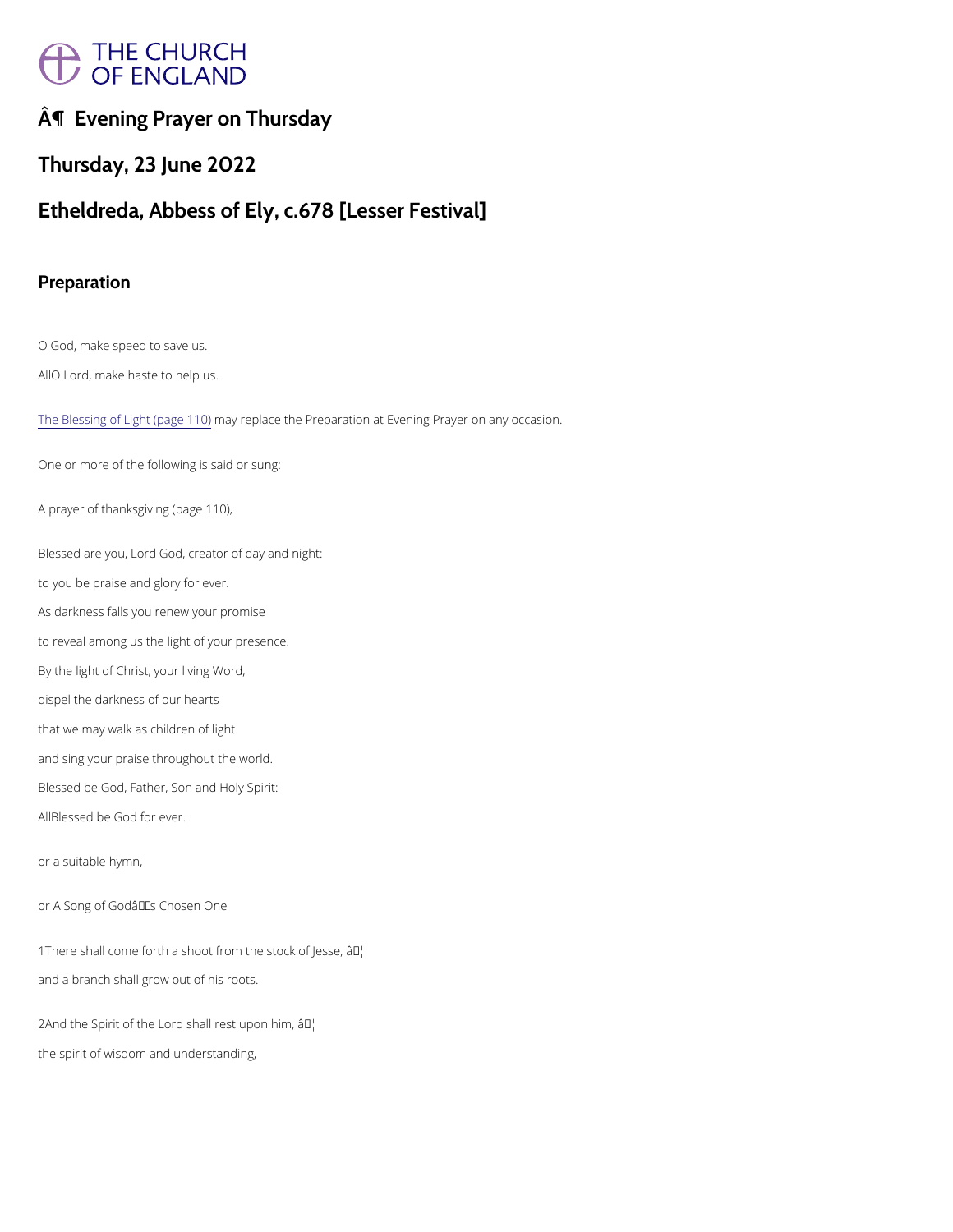3The spirit of counsel and might, â<sup>[]</sup>

the spirit of knowledge and the fear of the Lord.

4He shall not judge by what his eyes see, âll or decide by what his ears hear,

5But with righteousness he shall judge the poor,  $\partial \Pi$ . and decide with equity for the meek of the earth.

6The wolf shall dwell with the lamb,  $\left\|0\right\|$ and the leopard shall lie down with the kid.

7The calf, the lion and the fatling together,  $\left\| \Pi \right\|$ with a little child to lead them.

8They shall not hurt or destroy in all my holy mountain,  $\partial \Pi_1$ for the earth shall be full of the knowledge of the Lord as the waters cover the sea.

Isaiah 11.1,2,3b-4a,6,9

AllGlory to the Father and to the Son

and to the Holy Spirit;

as it was in the beginning is now

and shall be for ever. Amen.

This opening prayer may be said

That this evening may be holy, good and peaceful,

let us pray with one heart and mind.

Silence is kept.

As our evening prayer rises before you, O God,

so may your mercy come down upon us

to cleanse our hearts

and set us free to sing your praise

now and for ever.

AllAmen.

# **The Word of God**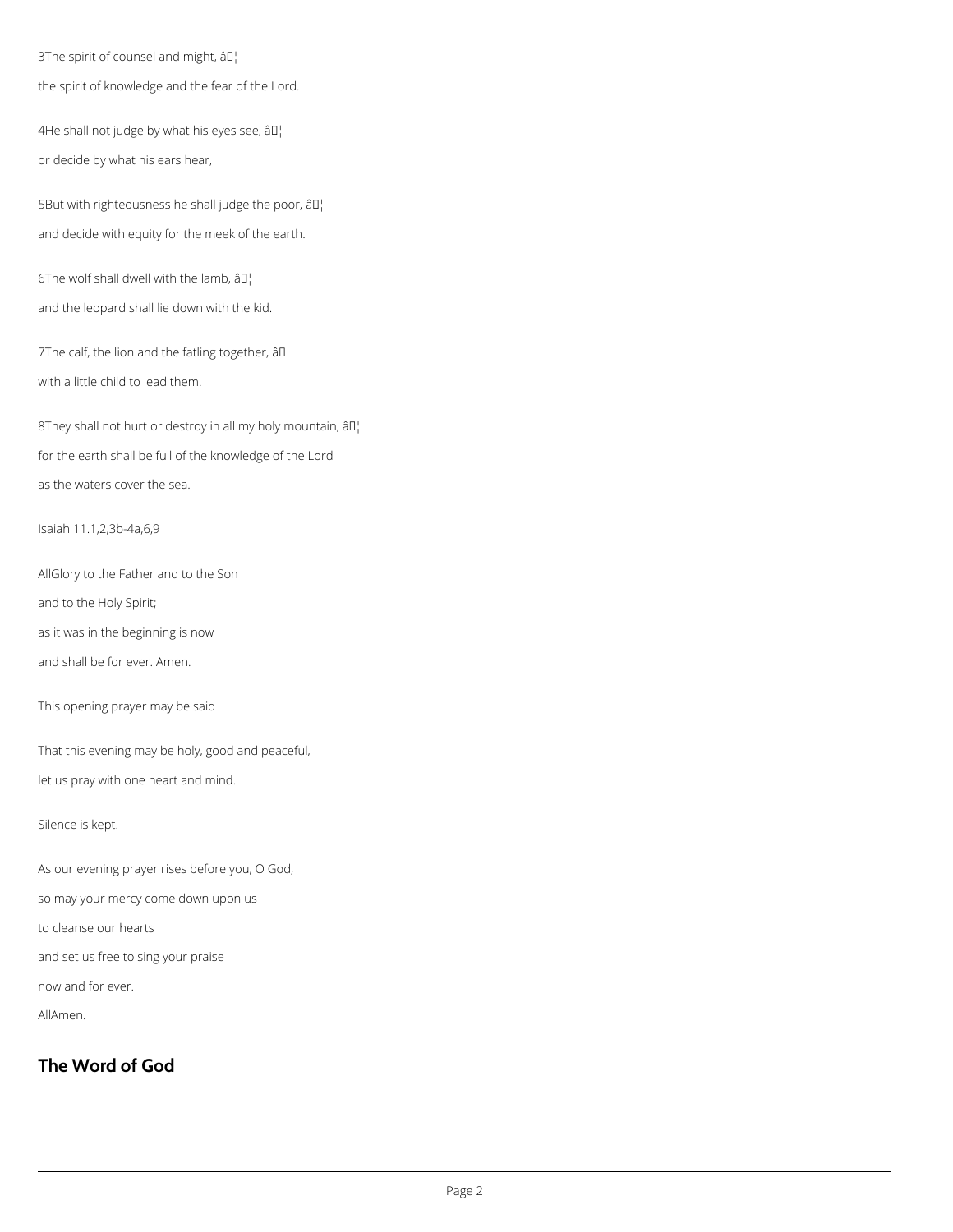## **Psalmody**

The appointed psalmody is said.

# **Psalm 39**

Refrain: Lord, let me know my end and the number of my days.

1 I said, â00 will keep watch over my ways $\hat{a}$ <sup>n</sup>¦

so that I offend not with my tongue.

2 â I will guard my mouth with a muzzle $\hat{A}$ <sup>'</sup>

while the wicked are in my sight.âDD

3 So I held my tongue and said nothing; $\hat{A}$  â $I$ ]

I kept silent but to no avail. Â R

4 My distress increased, my heart grew hot within me; $\hat{A}$   $\hat{a}$  $\Gamma$ while I mused, the fire was kindled and I spoke out with my tongue:

5 âDOLord, let me know my end and the number of my days $\hat{a}$ l that I may know how short my time is.

6 âDDYou have made my days but a handsbreadth, and my lifetime is as nothing in your sight; $\hat{A}$   $\hat{a}$  $\Gamma$ truly, even those who stand upright are but a breath.

7 âDDWe walk about like a shadow

and in vain we are in turmoil; $\hat{A}$  â $\hat{I}$ ]

we heap up riches and cannot tell who will gather them. ÂR

8 âDDAnd now, what is my hope?  $\partial Q$ 

Truly my hope is even in you.

9 âDDeliver me from all my transgressions  $\mathbb{R}^1$ 

and do not make me the taunt of the fool.â

10 I fell silent and did not open my mouth, $\hat{A}$  â $\Box$ 

for surely it was your doing.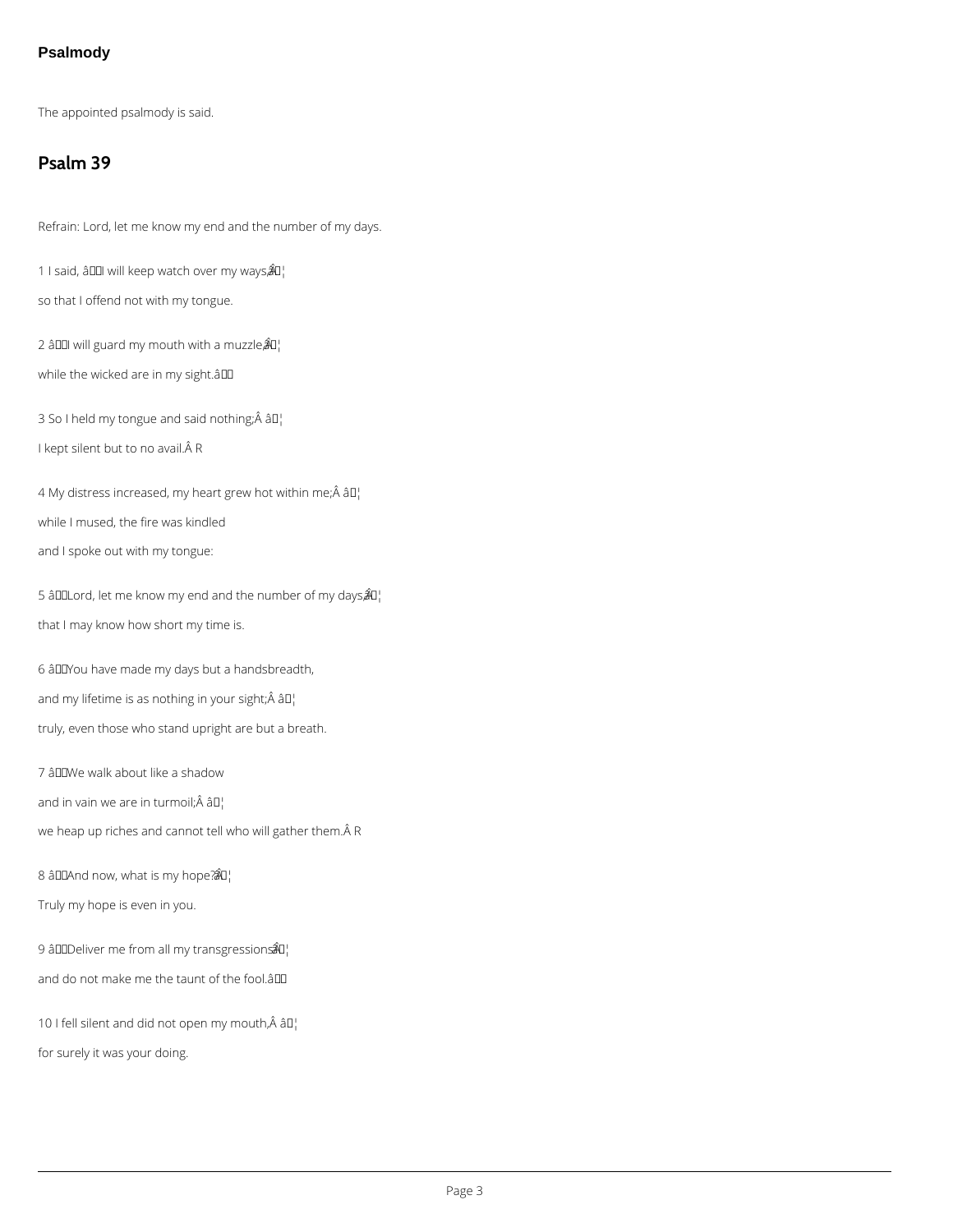11 Take away your plague from me; $\hat{A}$  â $II_1$ I am consumed by the blows of your hand.

12 With rebukes for sin you punish us; like a moth you consume our beauty; $\hat{A}$  â $\Box$ truly, everyone is but a breath. Â R

13 Hear my prayer, O Lord, and give ear to my cry; $\hat{A}$  âll] hold not your peace at my tears.

14 For I am but a stranger with you, $\hat{A}$  â $\mathbb{I}^1$ 

15 Turn your gaze from me, that I may be glad again, $\hat{A}$  âll before I go my way and am no more.

a wayfarer, as all my forebears were.

Refrain: Lord, let me know my end and the number of my days.

O Christ, Son of the living God,

help us when we are too cast down to pray,

and grant that we may trust you all our days,

for you are with us in our living and our dying,

Jesus, Lord and God.

# **Psalm 40**

Refrain: Great are the wonders you have done, O Lord my God.

1 I waited patiently for the Lord;Â âD¦

he inclined to me and heard my cry.

2 He brought me out of the roaring pit,

out of the mire and clay; $\hat{A}$   $\hat{a}$  $\Box$ 

he set my feet upon a rock and made my footing sure.

3 He has put a new song in my mouth,

a song of praise to our God; $\hat{A}$  â $I$ ]

many shall see and fear

and put their trust in the Lord.

4 Blessed is the one who trusts in the Lord, $\hat{A}$  â $\Box$ 

who does not turn to the proud that follow a lie.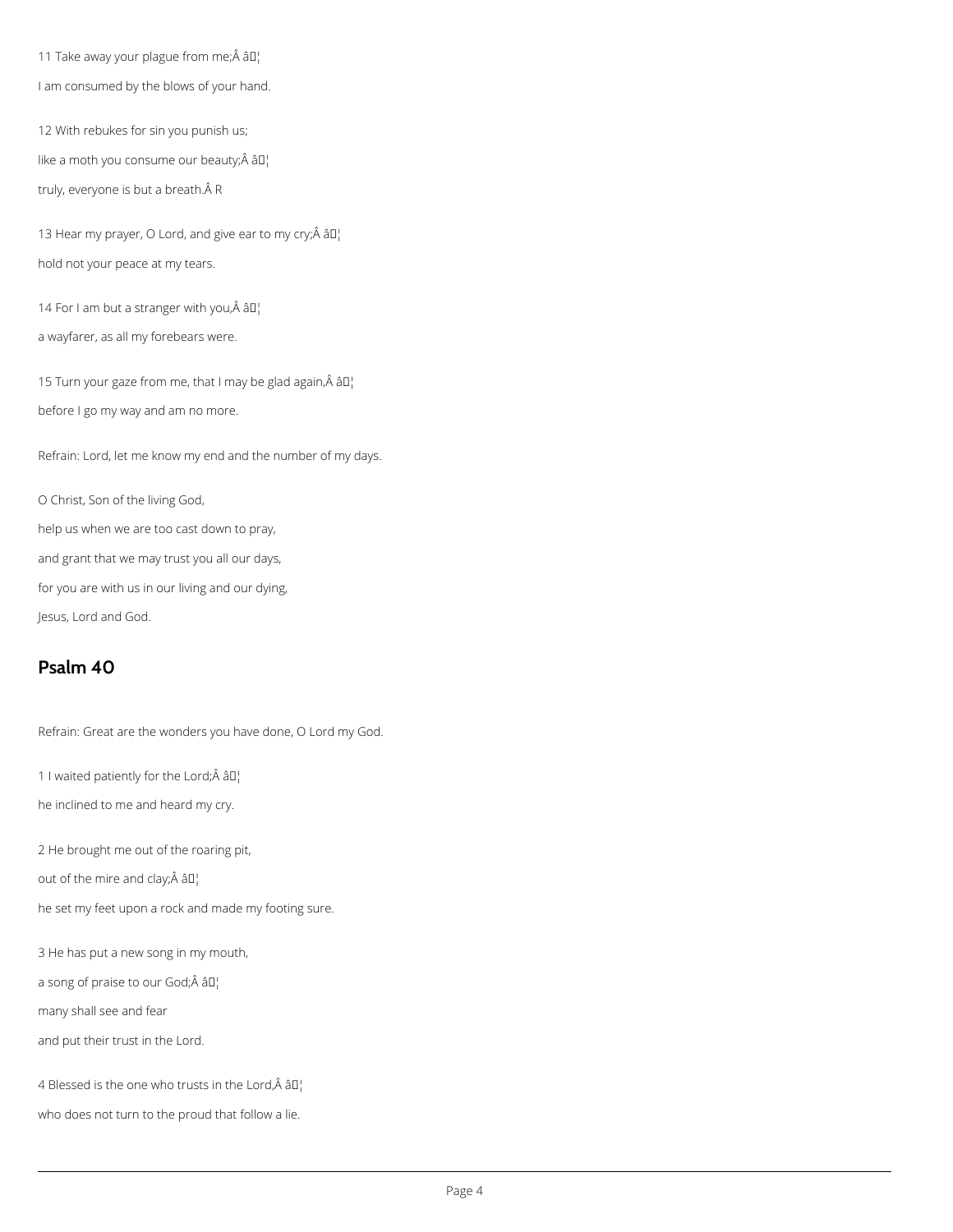5 Great are the wonders you have done, O Lord my God.

How great your designs for us! $\hat{A}$   $\hat{a}$  $\Gamma$ 

There is none that can be compared with you.

6 If I were to proclaim them and tell of them $\hat{A}$   $\hat{a}$  $I$ <sup>1</sup> they would be more than I am able to express. Â R

7 Sacrifice and offering you do not desire âD¦

but my ears you have opened;

8 Burnt offering and sacrifice for sin you have not required; $\hat{A}$  âll then said I: âDDLo, I come.

9 âD III the scroll of the book it is written of me that I should do your will, O my God; $\hat{A}$  â $\Box$ 

I delight to do it: your law is within my heart.all

10 I have declared your righteousness in the great congregation; $\hat{A}$  â $I$ <sup>1</sup> behold, I did not restrain my lips, and that, O Lord, you know.

11 Your righteousness I have not hidden in my heart; I have spoken of your faithfulness and your salvation; $\hat{A}$   $\hat{a}$  $\Gamma$ I have not concealed your loving-kindness and truth from the great congregation. Â R

12 Do not withhold your compassion from me, O Lord; $\hat{A}$  â $\Box$ let your love and your faithfulness always preserve me,

13 For innumerable troubles have come about me; my sins have overtaken me so that I cannot look up; $\hat{A}$   $\hat{a}$  $\Gamma$ they are more in number than the hairs of my head, and my heart fails me.

14 Be pleased, O Lord, to deliver me; $\hat{A}$  â $I_1$ <sup>1</sup>

O Lord, make haste to help me.

15 Let them be ashamed and altogether dismayed

who seek after my life to destroy it;  $\hat{A}$   $\hat{a}$  $\Gamma$ 

let them be driven back and put to shame

who wish me evil.

16 Let those who heap insults upon me $\hat{A}$  â $I_1$ <sup>1</sup>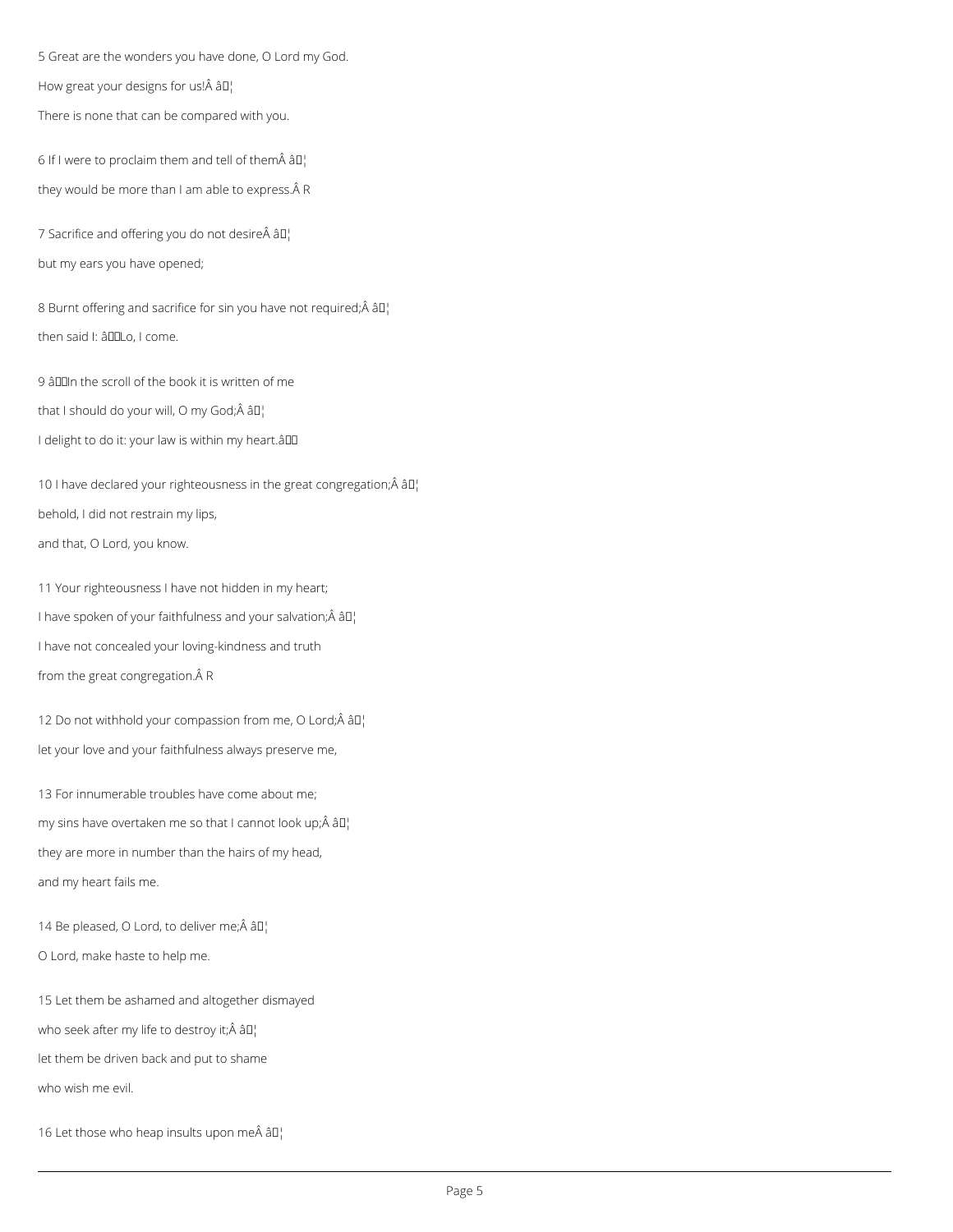be desolate because of their shame. A R

17 Let all who seek you rejoice in you and be glad; $\hat{A}$  âll

let those who love your salvation say always,

âDOThe Lord is great. âDO

18 Though I am poor and needy, $\hat{A}$  â $\Box$ 

the Lord cares for me.

19 You are my helper and my deliverer; $\hat{A}$  â $\Box$ 

O my God, make no delay.

Refrain: Great are the wonders you have done, O Lord my God.

Free us from our sins, O God,

and may our sacrifices be of praise

to the glory of your Son,

our Redeemer, Jesus Christ.

Each psalm or group of psalms may end with

AllGlory to the Father and to the Son

and to the Holy Spirit;

as it was in the beginning is now

and shall be for ever. Amen.

If there are two Scripture readings, the first may be read here, or both may be read after the canticle.

# **2 Chronicles 35.1-19**

ancestral house. Slaughter the passover lamb, sanctify yourselves, and on behalf of your kindred make preparations, acting according to the word of the Lord by Moses.âDO

Josiah kept a passover to the Lord in Jerusalem; they slaughtered the passover lamb on the fourteenth day of the first month. He appointed the priests to their offices and encouraged them in the service of the house of the Lord. He said to the Levites who taught all Israel and who were holy to the Lord, âDDPut the holy ark in the house that Solomon son of David, king of Israel, built; you need no longer carry it on your shoulders. Now serve the Lord your God and his people Israel. Make preparations by your ancestral houses by your divisions, following the written directions of King David of Israel and the written directions of his son Solomon.

Take position in the holy place according to the groupings of the ancestral houses of your kindred the people, and let there be Levites for each division of an

Then Josiah contributed to the people, as passover offerings for all that were present, lambs and kids from the flock to the number of thirty thousand, and three

thousand bulls; these were from the kingâllls possessions. His officials contributed willingly to the people, to the priests, and to the Levites. Hilkiah, Zechariah, and

Jehiel, the chief officers of the house of God, gave to the priests for the passover offerings two thousand six hundred lambs and kids and three hundred bulls.

Conaniah also, and his brothers Shemaiah and Nethanel, and Hashabiah and Jeiel and Jozabad, the chiefs of the Levites, gave to the Levites for the passover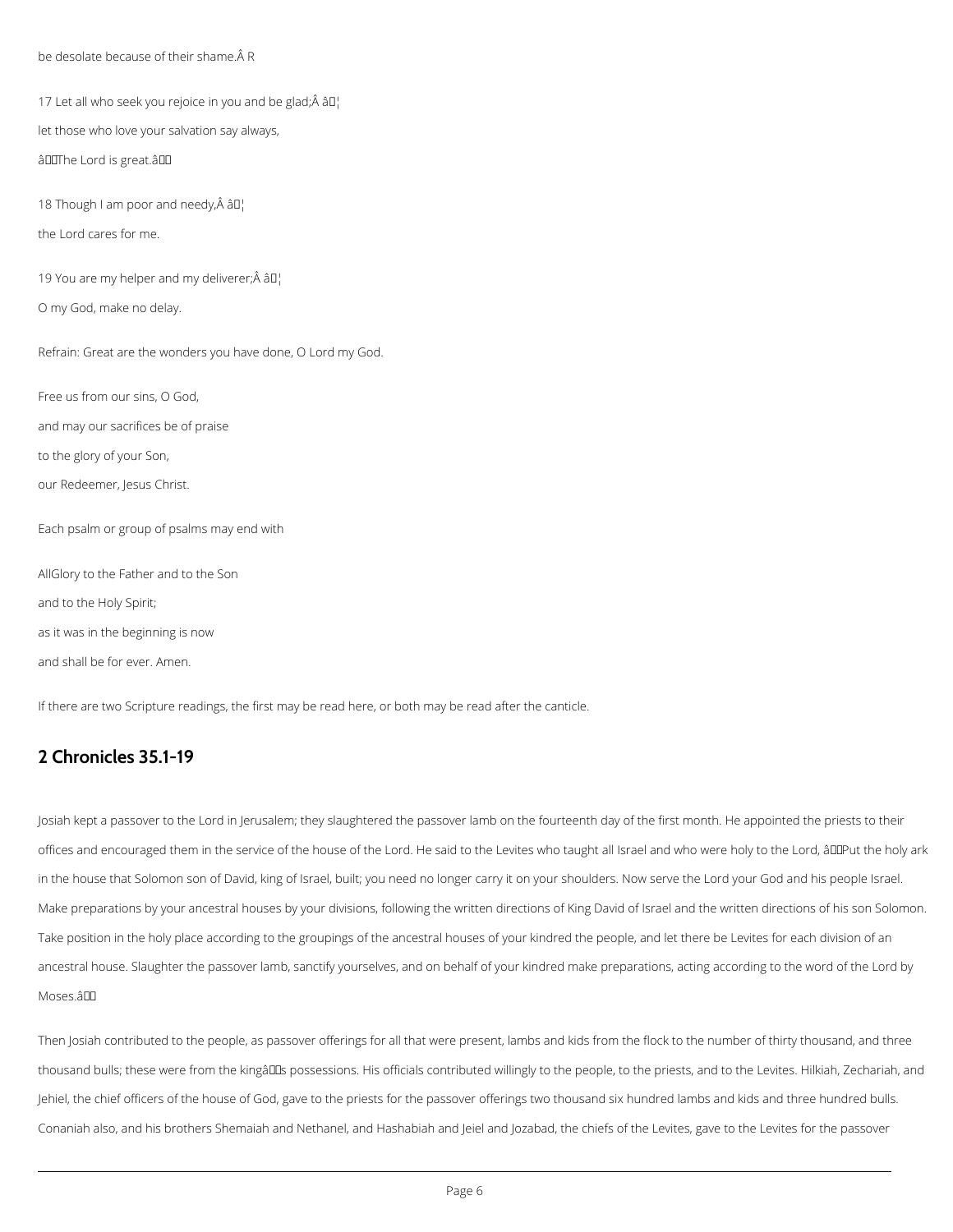offerings five thousand lambs and kids and five hundred bulls.

When the service had been prepared for, the priests stood in their place, and the Levites in their divisic passover lamb, and the priests dashed the blood that they received from them, while the Levites did the might distribute them according to the groupings of the ancestra**Lohroduesse sit onis twhenent the book of Mose**s. same with the bulls. They roasted the passover lamb with fire according to the ordinance; and they boile carried them quickly to all the people. Afterwards they made preparations for themselves and for the pri occupied in offering the burnt-offerings and the fat parts until night; so the Levites made preparations f Aaron. The singers, the descendants of Asaph, were in their place according to the command of David, a gatekeepers were at each gate; they did not need to interrupt their service, for their kindred the Levites

So all the servil coerow fashperepared that day, to keep the passover and to offer Lhour, chate **o**r thre ching stoon the het camination Josiah. The people of Israel who were present kept the passover at that time, and the festival of unleave kept in Israel since the days of the prophet Samuel; none of the kings of Israel had kept such a passove Judah and Israel who were present, and by the inhabitants of Jerusalem. In the eighteenth year of the re

All nations shall come and worship you, O Christ, and share in the feast of your kingdom.

1Great and wonderful areâ $W$ dur deeds, Lord God the Almighty.

2Just and true are  $\hat{\mathbf{y}}$   $\mathbb{W}$ ur ways,

 $3W$  ho shall not revere and praise yao M' name, O Lord? for you alone are holy.

4All nations shall come and worshi $\hat{\phi}^{\pi}$ Mh your presence:

#### Canticle

Great and Wonderful, or another suitable ucmabatic be3, (fprage en a6y21 pb) ee ,said

Refrain:

O ruler of the nations.

for your just dealings have been revealed.

Revelation 15.3, 4

All To the One who sits on the thron  $\hat{\mathbf{a}}^{\text{T}}$  and to the Lamb

be blessing and honour and glory and might,

for ever and ever. Amen.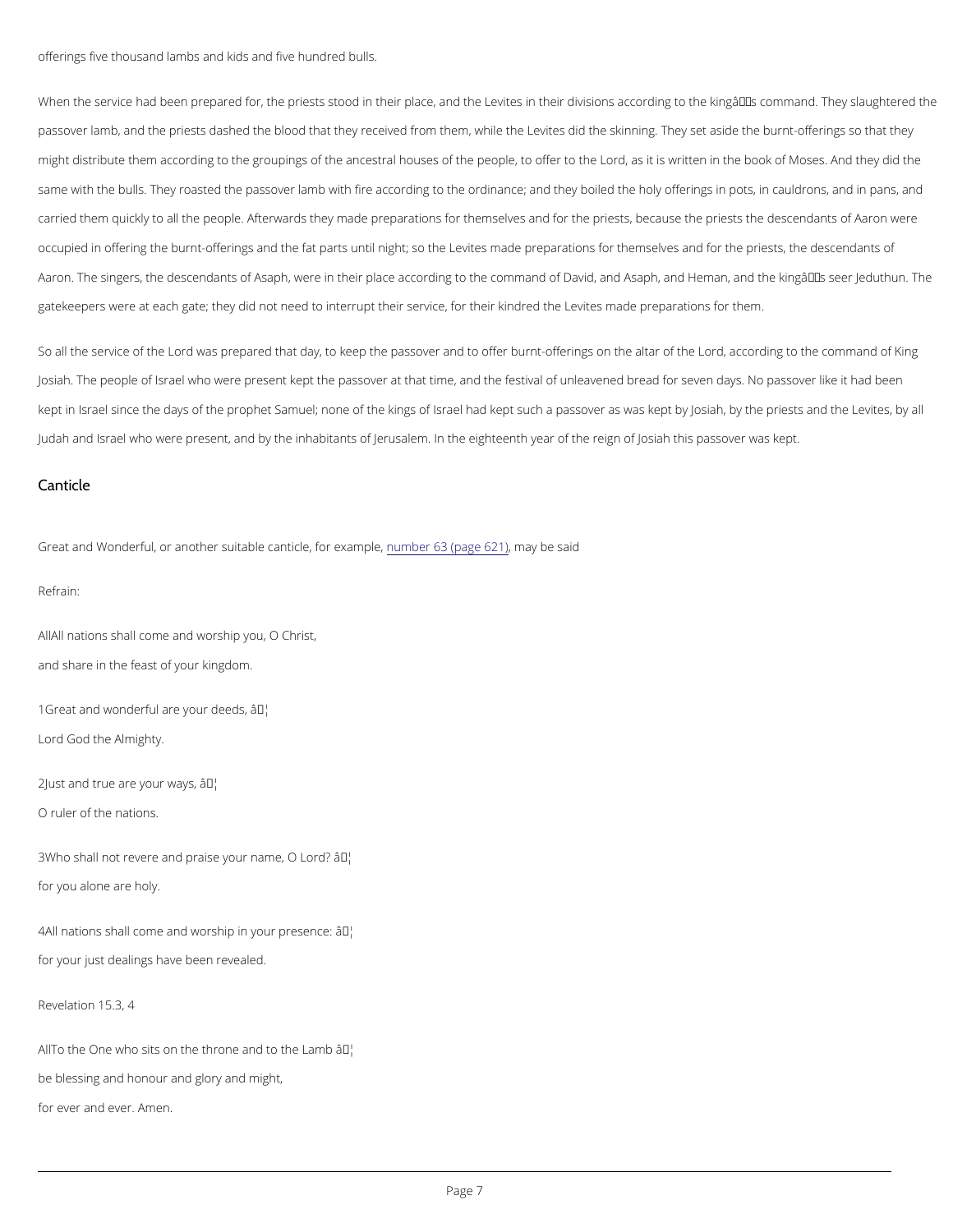All nations shall come and worship you, O Christ, and share in the feast of your kingdom.

Scripture Reading

One or more readings appointed for the day are read.

The reading(s) may be followed by a time of silence.

Romans 8.12-17

So then, brothers and sisters, we are debtors, not to the flesh, to live according to the fleshâ $\epsilon$ "for if yo put to death the deeds of the body, you will live. For all who are led by the Spirit of God are children of into fear, but you have received a spirit of adoption. When we cry,  $\hat{a} \in \tilde{a}$  and  $\tilde{a} \in \tilde{a}$  are children of  $S$ and if children, then heirs, heirs of God and joint heirs with Christâ€"if, in fact, we suffer with him so t

A suitable song or chant, or a responsory in this or another form, may follow

Fear not, for I have redeemed you. I have called you by name; you are mine. Alflear not, for I have redeemed you. I have called you by name; you are mine. When you pass through the waters, I will be with you. When you walk through fire, you shall not be burned. All have called you by name; you are mine. Glory to the Father and to the Son and to the Holy Spirit. Alflear not, for I have redeemed you. I have called you by name; you are mine.

from Isaiah 43

Gospel Canticle

The Magnificat (The Song of Mary) is normally said,

o[r A Song of Christ's Ap](https://cwdp.oremus.org//canticles/ntcanticles/63.html)pmearyinbge (spaaigle 621)

Refrain: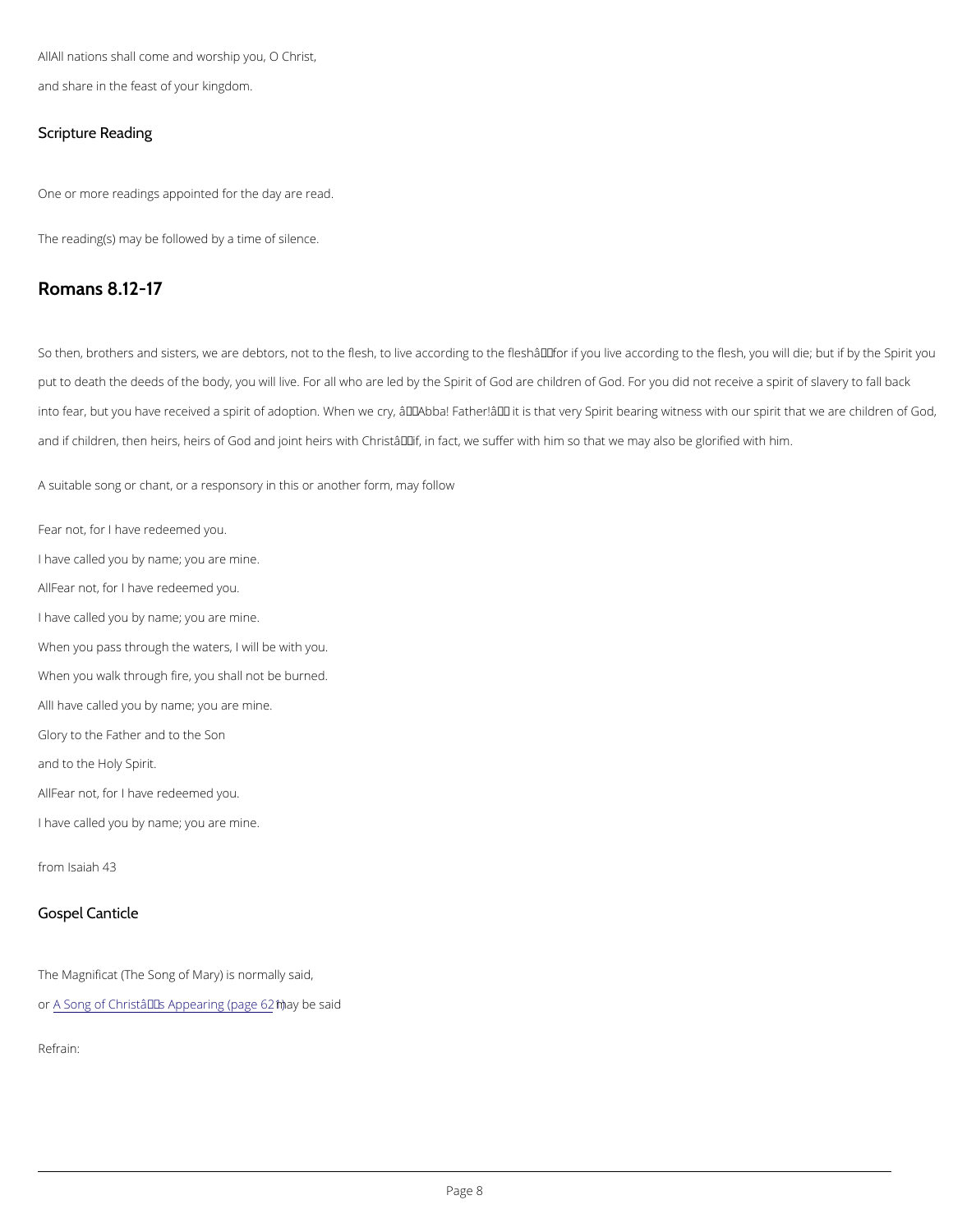AllYou have left all things and followed me:

you will be rewarded a hundred times over and gain eternal life.

1My soul proclaims the greatness of the Lord,

my spirit rejoices in God my Saviour; âD,

2From this day all generations will call me blessed; âll] the Almighty has done great things for me and holy is his name.

3He has mercy on those who fear him,  $\left.\hat{a}\right\vert\right\vert$ 

he has looked with favour on his lowly servant.

4He has shown strength with his arm  $\partial I$ . and has scattered the proud in their conceit,

5Casting down the mighty from their thrones  $\partial \mathbb{I}^1$ and lifting up the lowly.

6He has filled the hungry with good things  $\partial \Pi$ . and sent the rich away empty.

7He has come to the aid of his servant Israel,  $\partial \mathbb{I}^1$ to remember his promise of mercy,

8The promise made to our ancestors,  $\hat{a} \mathbb{I}^1$ to Abraham and his children for ever.

from generation to generation.

Luke 1.46-55

AllGlory to the Father and to the Son and to the Holy Spirit; as it was in the beginning is now

and shall be for ever. Amen.

#### Refrain:

AllYou have left all things and followed me:

you will be rewarded a hundred times over and gain eternal life.

# **Prayers**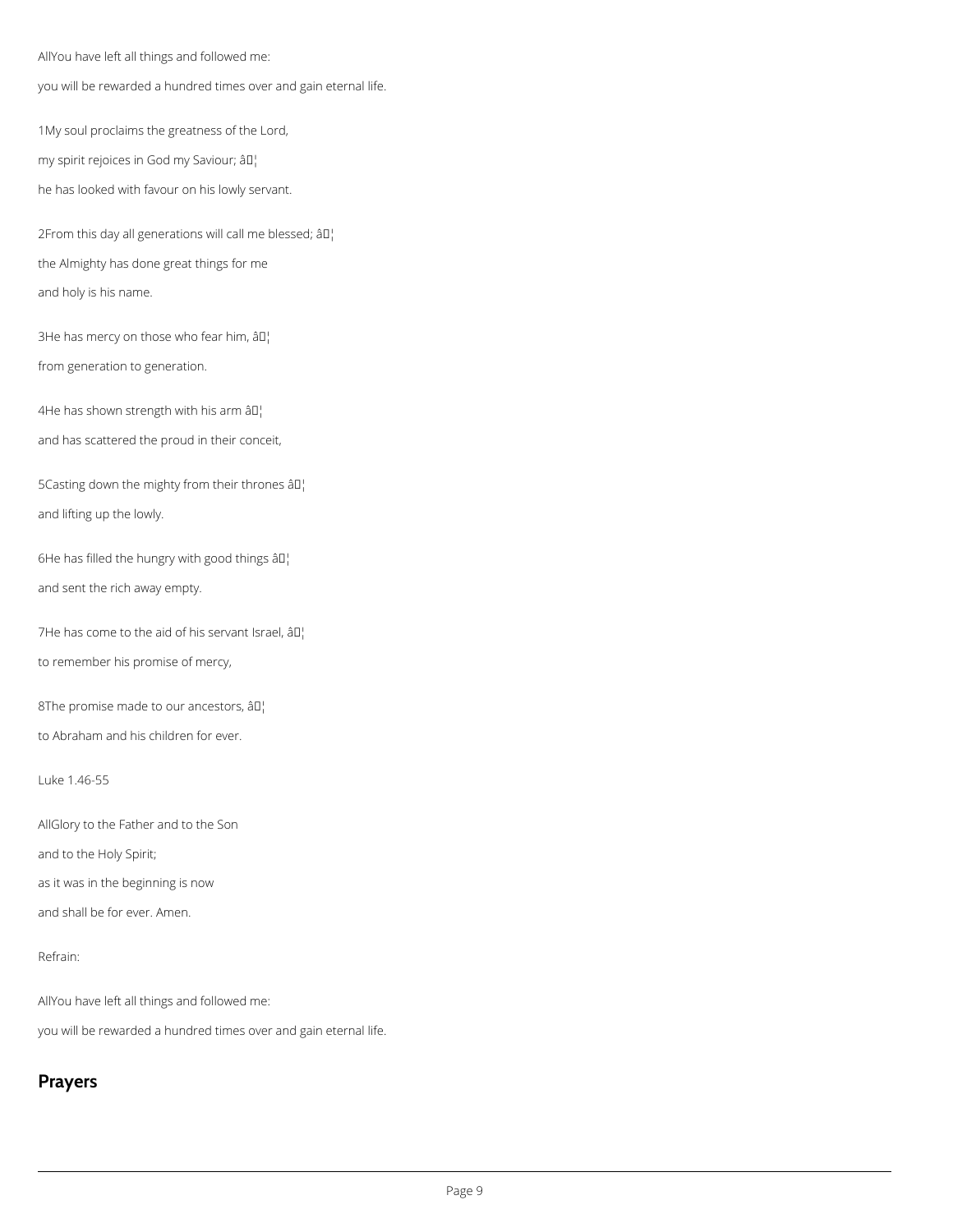Thanksgiving may be made for the day.

Intercessions are offered

¶ for peace

¶ for individuals and their needs

Prayers may include the following cycle cem pages 362 â $\epsilon$  "363

¶ Local government, community leaders ¶ All who provide local services

¶ Those who work with young or elderly people

¶ Schools, colleges and universities

¶ Emergency and rescue organizations

One of the forms of poaypages n3d6 2ma a Ey' 3b 7e1 used.

These responses may be used

Lord, in your mercy

hear our prayer

#### (or)

Lord, hear us.

Lord, graciously hear us.

Silence may be kept.

The Collect of the day is said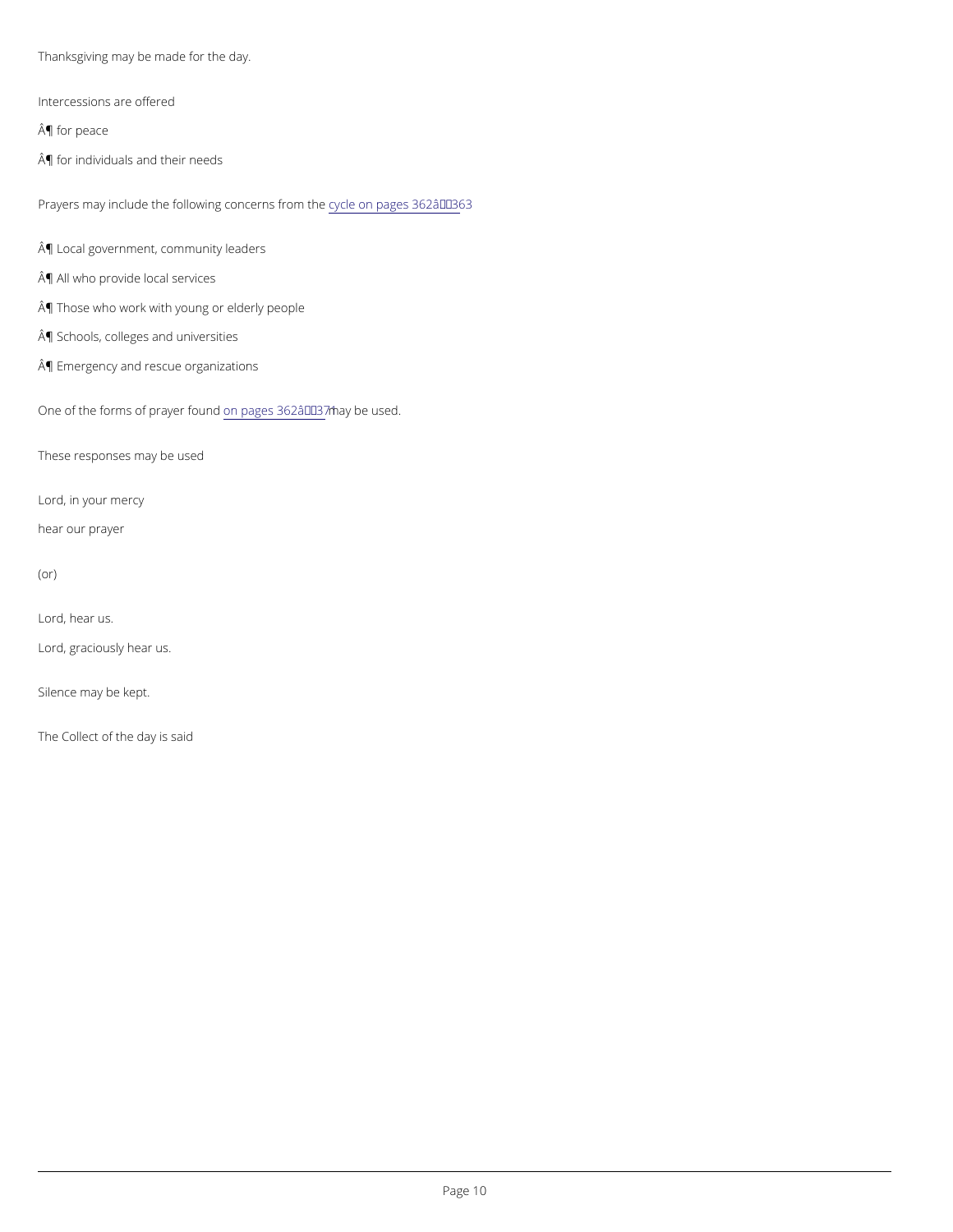### Eternal God,

who bestowed such grace upon your servant Etheldreda that she gave herself wholly to the life of prayer  $\hat{A}$   $\hat{A}$   $\hat{A}$   $\hat{A}$   $\hat{A}$  and to the service of your true religion: grant that we, like her, may so live our lives on earth seeking your kingdom that by your guiding we may be joined to the glorious fellowship of your saints; through Jesus Christ your Son our Lord, who is alive and reigns with you, in the unity of the Holy Spirit, one God, now and for ever. AllAmen. The Lordâllas Prayer is said As our Saviour taught us, so we pray AllOur Father in heaven, hallowed be your name, your kingdom come, your will be done, on earth as in heaven. Give us today our daily bread. Forgive us our sins as we forgive those who sin against us. Lead us not into temptation but deliver us from evil. For the kingdom, the power, and the glory are yours now and for ever.

Amen.

(or)

Let us pray with confidence as our Saviour has taught us

AllOur Father, who art in heaven,

hallowed be thy name;

thy kingdom come;

thy will be done;